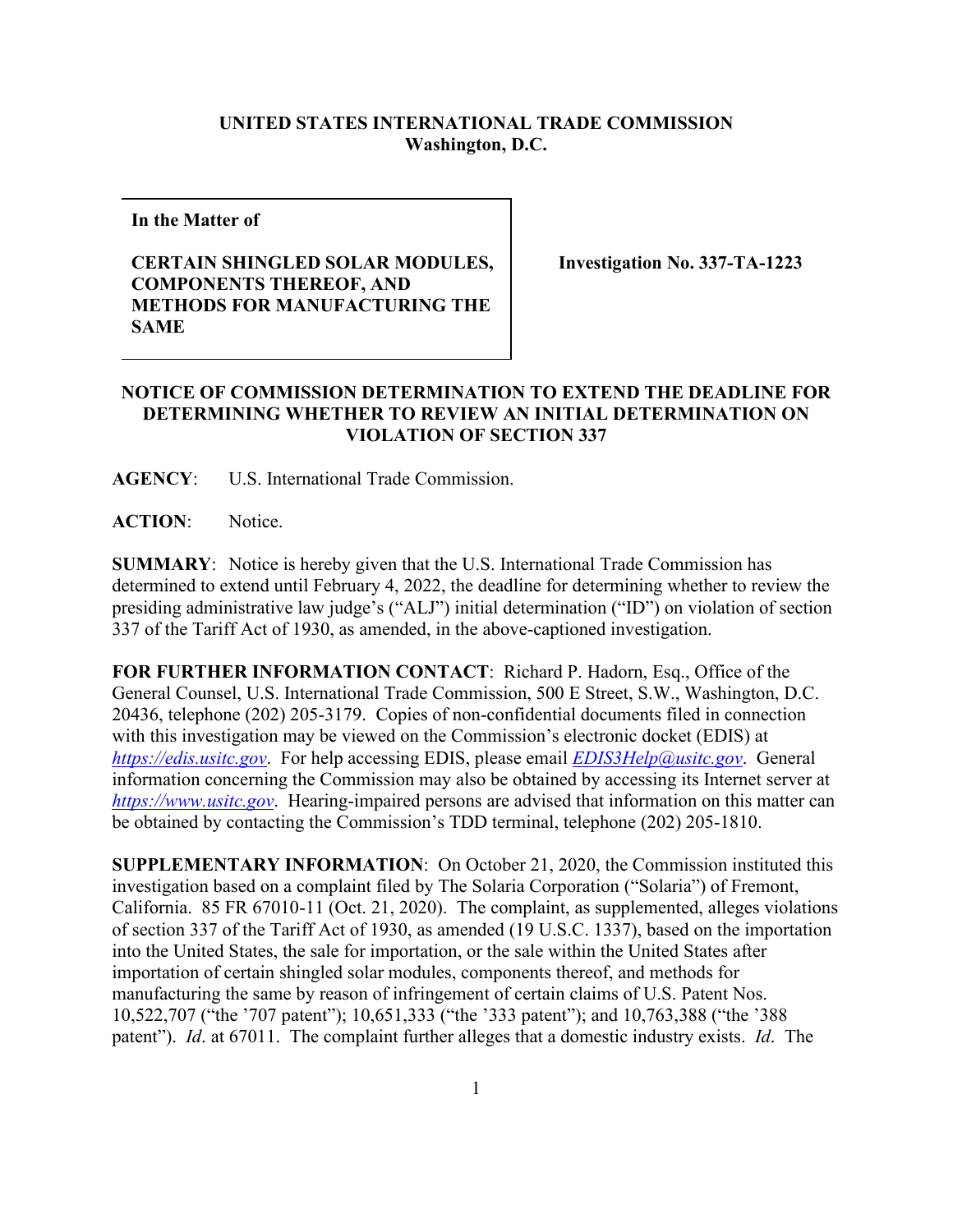notice of investigation named two respondents: Canadian Solar Inc. of Guelph, Ontario, Canada and Canadian Solar (USA) Inc. of Walnut Creek, California (collectively, "Canadian Solar"). *Id*. The Office of Unfair Import Investigations is not named as a party. *Id*.

On July 15, 2021, the Commission determined to terminate the investigation as to the '707 patent based on Solaria's withdrawal of the allegations in the complaint as to that patent. Order No. 9 (June 28, 2021), *unreviewed by* Comm'n Notice (July 15, 2021). On October 13, 2021, the Commission determined to terminate the investigation as to asserted claims 18-20 of the '333 patent and asserted claims 6, 7, and 10 of the '388 patent based on Solaria's withdrawal of the allegations in the complaint as to those claims. Order No. 13 (Sept. 14, 2021), *unreviewed by* Comm'n Notice (Oct. 13, 2021).

On October 22, 2021, the ALJ issued a combined ID on violation and a recommended determination ("RD") on remedy and bond. The ID finds violations of section 337 with respect to certain claims of each asserted patent. The RD recommends that, should the Commission determine that violations of section 337 occurred, then the Commission should: (i) issue a limited exclusion order against Canadian Solar's infringing products; (ii) not issue a cease and desist order against Canadian Solar; and (iii) set a 100 percent bond for any importations of infringing products during the period of Presidential review.

On November 5, 2021, Canadian Solar filed a petition for review of the ID on violation. On November 15, 2021, Solaria filed a response to Canadian Solar's petition.

On November 22, 2021, Canadian Solar filed a notice of supplemental authority regarding a claim construction order issued in a related district court litigation involving the same parties and patents at issue in this investigation.

On November 23, 2021, Canadian Solar filed a submission on the public interest pursuant to Commission Rule 210.50(a)(4) (19 CFR 210.50(a)(4)). The Commission did not receive such a submission from Solaria. The Commission also did not receive any submissions on the public interest from members of the public in response to the Commission's Federal Register notice. 86 FR 62845-46 (Nov. 12, 2021).

The Commission has determined to extend until February 4, 2022, the deadline for determining whether to review the ID on violation.

The Commission vote for this determination took place on January 19, 2022.

The authority for the Commission's determination is contained in section 337 of the Tariff Act of 1930, as amended (19 U.S.C. 1337), and in Part 210 of the Commission's Rules of Practice and Procedure (19 CFR Part 210).